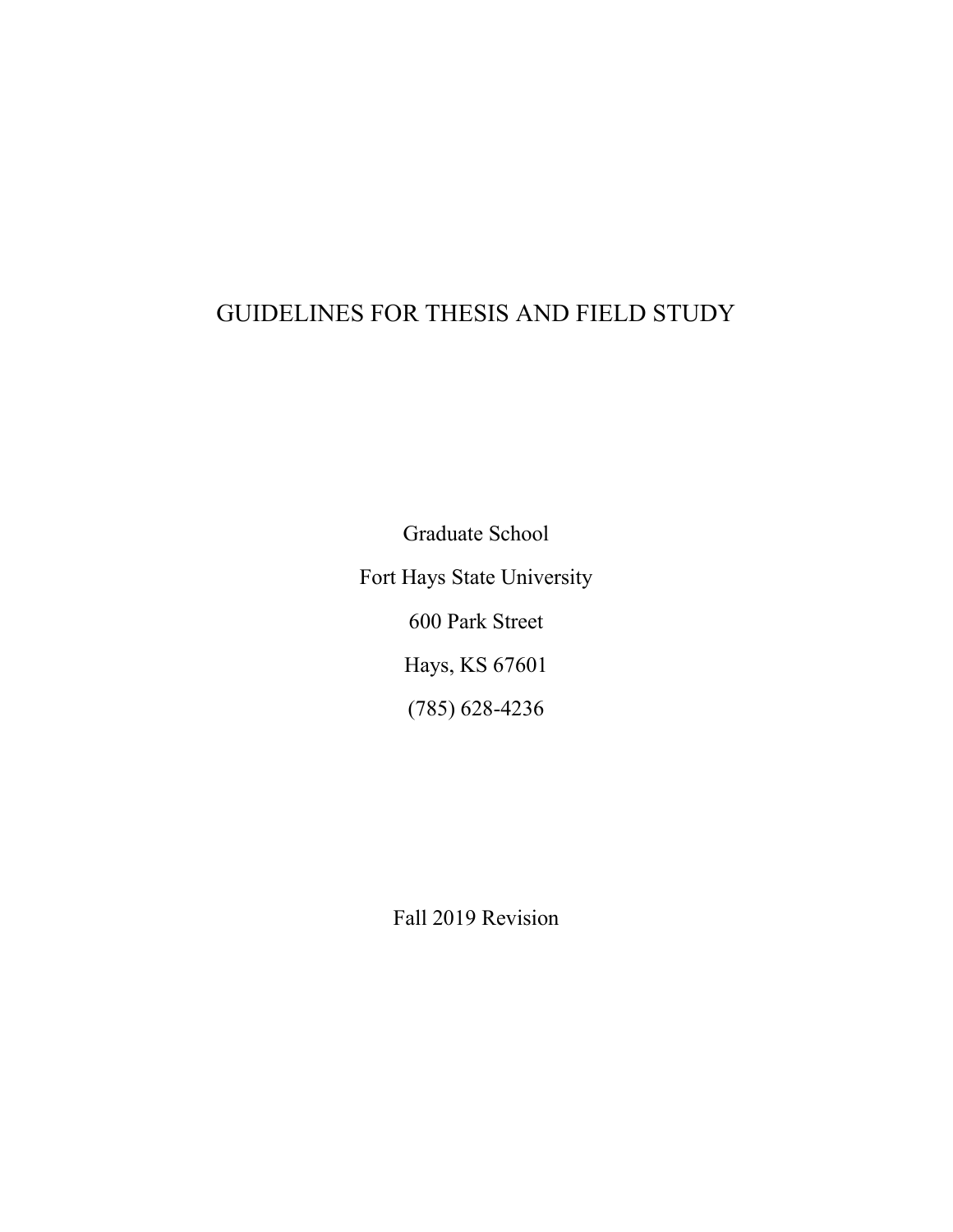### **TABLE OF CONTENTS**

| DIFFICULTIES MOST FREQUENTLY ENCOUNTERED DURING THESES VETTING5  |
|------------------------------------------------------------------|
| INSTRUCTIONS FOR TABS, MARGINS, PAGE NUMBERING-MS WORD (2010)  8 |
|                                                                  |
|                                                                  |
|                                                                  |
|                                                                  |
|                                                                  |
|                                                                  |
|                                                                  |
|                                                                  |
|                                                                  |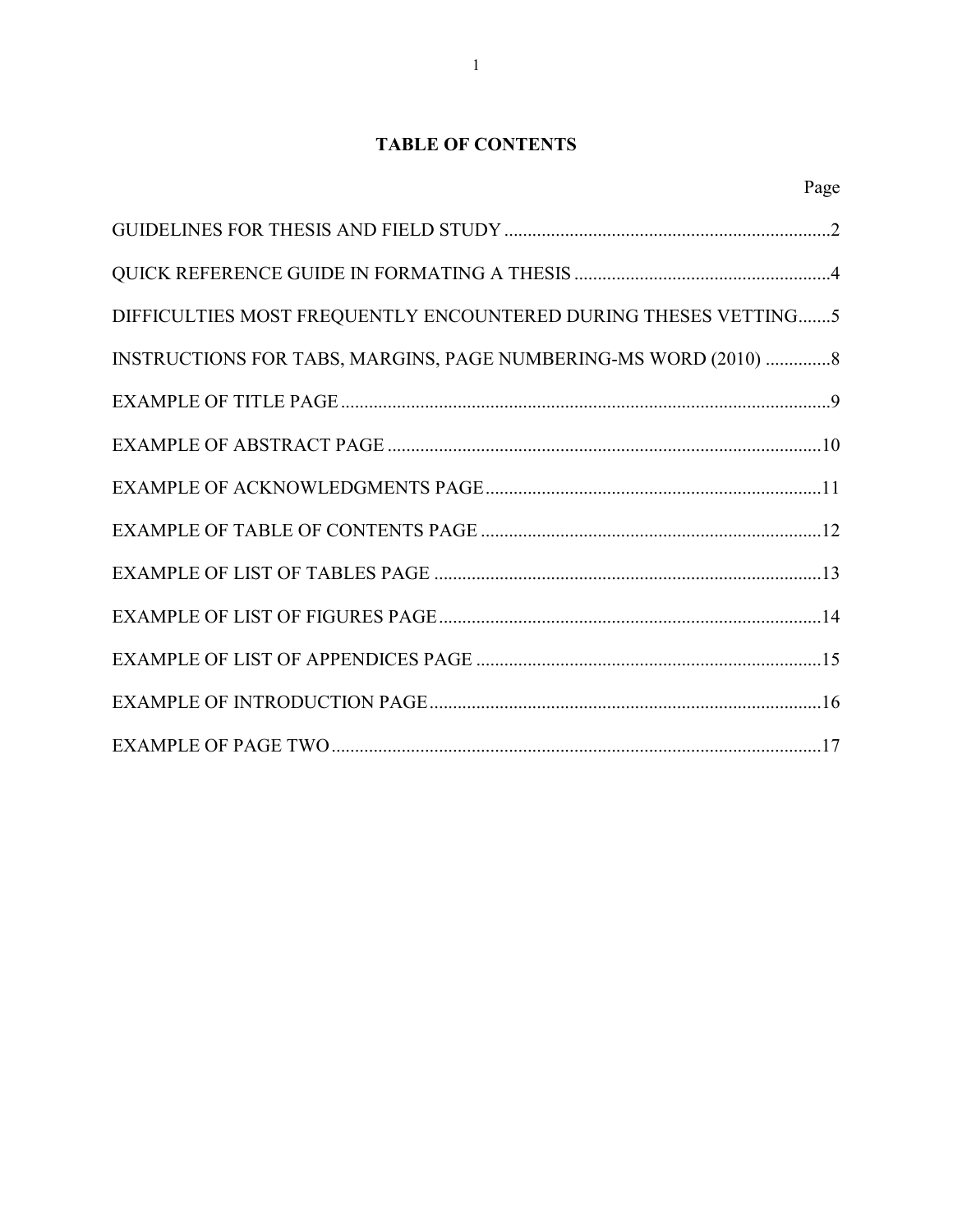#### **GUIDELINES FOR THESIS AND FIELD STUDY**

- 1. In the following guidelines, the term "thesis" will represent both theses and field studies. The term "advisor" represents the thesis or field study advisor.
- 2. The thesis advisor and the departmental thesis committee have full responsibility for the **content** of the student's work on the thesis or field study.
- 3. Each thesis must be carefully proofread for typographical errors, grammar, style, citation/reference accuracy, and format by the student, advisor, and committee before submission of the vetting copy to the Graduate School. Older copies of theses in Forsyth Library or departments may not comply with current guidelines.
- 4. The thesis must be double-spaced with a minimum of 1-inch left, right, top and bottom margins, using 12-point font size and black ink. See the disciplines style manual and advisor about spacing for block quotations and references. Font style is to be an embedded font, such as Times New Roman.
- 5. The thesis title on the title page should be in an inverted pyramid style and in all caps.
- 6. The margins for the title page are: 1-inch left and right, and  $1 \frac{1}{2}$  to 2-inches top and bottom.
- 7. A short abstract of the thesis must be included in the thesis.
- 8. Roman numerals are used in the page numbers for the introductory pages (TABLE OF CONTENTS, ACKNOWLEDGMENTS, etc.) The page number is centered,  $\frac{1}{2}$  inch from the bottom of the page, unless specified by the departmental or style requirements. All pages, except the title and committee signature page, should be numbered.
- 9. Titles of major sections of the thesis should be in all caps (e.g., ABSTRACT, ACKNOWLEDGMENTS, TABLE OF CONTENTS, LIST OF TABLES, LIST OF FIGURES, LIST OF APPENDICES, etc.). Bolding of the major section titles is not encouraged but may be used, depending upon departmental requirements. Each of these major sections of the thesis should begin on a separate page.
- 10. The TABLE OF CONTENTS page should include a listing of all introductory pages, main headings and reference pages. Use dot leaders and a right tab between the title and page number. On the Introductory pages, such as LIST OF TABLES, LIST OF FIGURES AND LIST OF APPENDICES, use small Roman numerals. The page numbers for the remaining pages, beginning with the INTRODUCTION, are Arabic numbers.
- 11. A digital copy of the title page, all the introductory pages, and several pages of text (see examples), must be submitted to the Graduate School for format review and approval by the date specified in the Graduate School deadlines for the semester of intended graduation. See<http://www.fhsu.edu/academic/gradschl/deadlines/> for details.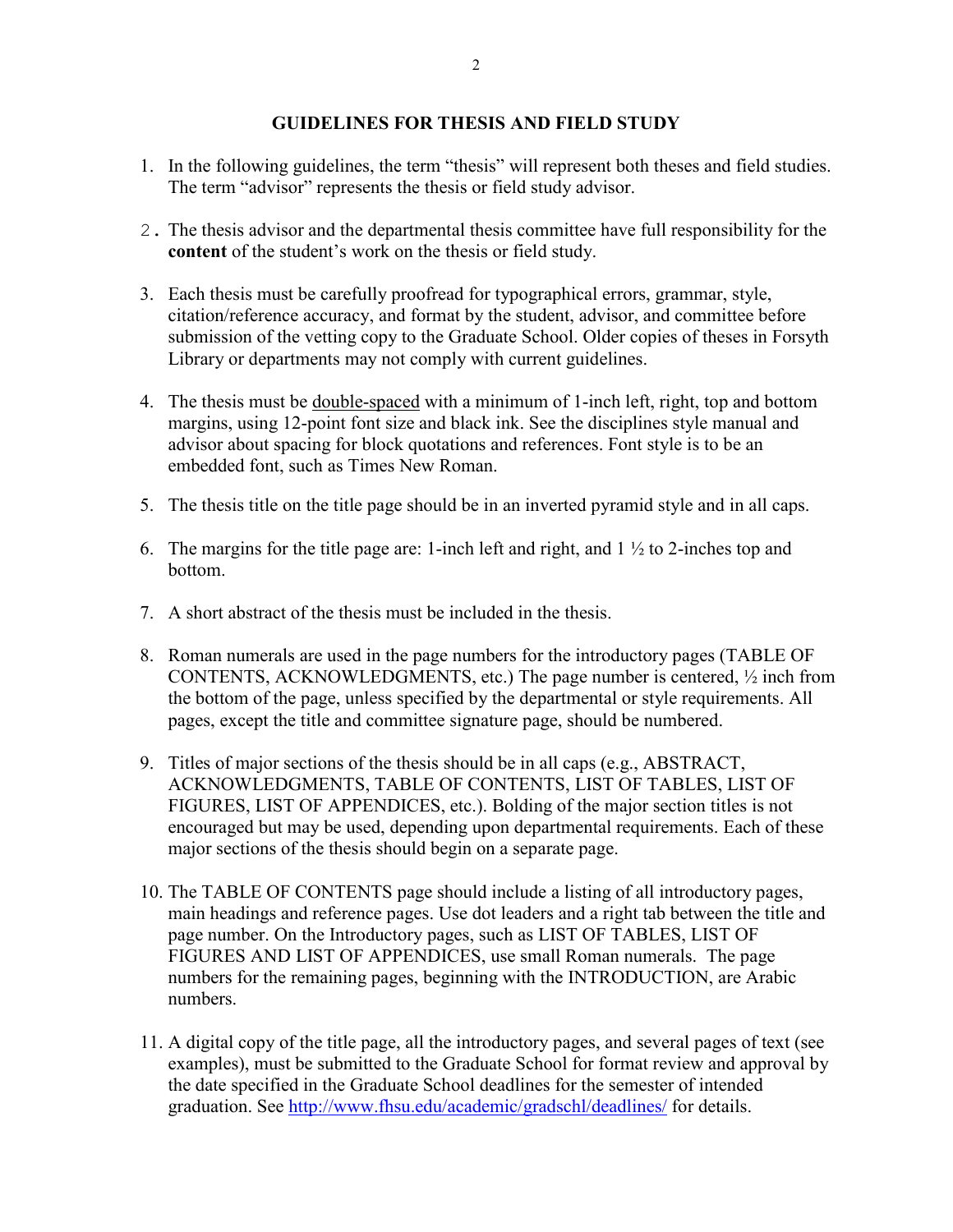- 12. After successfully defending the thesis and making all the changes suggested by the thesis committee, the thesis, correctly formatted, must be submitted to the Graduate School for vetting. The thesis must be approved by the advisor and, if applicable, the committee. The Graduate Dean will mark corrections or changes, if any, on the digital copy. Once the vetting process has been completed, the digital copy will be returned to the student, thesis chair**,** and/or the department chair. The thesis vetting copy is due in the Graduate School two weeks before the end of the semester in the fall and spring semesters, and one week before the end of the summer term. The specific date is listed on the academic calendar for the semester or term and in the Graduate School deadlines.
- 13. The thesis chair will submit the oral examination report to the Graduate School within 48 hours of the thesis defense.
- 14. Any changes resulting from the vetting will be the responsibility of the student and must be completed before the thesis is accepted. The length of time it takes to vet and process each thesis must be considered by the student when planning deadlines. The Graduate Dean will begin vetting theses in the order received on the deadline each semester. Please allow at least two weeks for this process. Theses and field studies received at the beginning of an academic semester will take longer to vet due to conflicting time demands upon Graduate School staff. Credit for the thesis is deferred until the thesis is completed and is accepted by the Graduate Dean.
- 15. The title page and committee page (if included), must be signed by the Major Professor and committee in black or blue ink. Then the title page is delivered to the Graduate School for the graduate dean's signature.
- 16. After the signed title page is returned to the student, the student will submit following items to the Forsyth Library.
	- a. Completion and signature of the electronic thesis/field study license agreement
	- b. Five Internet search keywords (metadata) for the thesis/field study
	- c. Completed Thesis with signatures, and a signed license agreement that has been uploaded to the library webpage [\(https://scholars.fhsu.edu/submit\\_research.html\)](https://scholars.fhsu.edu/submit_research.html) The student will have the option of printing the thesis at his/her expense. (No printed copies will be provided to advisors.)
- 17. The thesis must be vetted and accepted by the Graduate Dean and uploaded at Forysth Library before the thesis requirement is met and before a grade is given for the thesis.
- 18. Once all requirements for graduation have been met, including final acceptance of the thesis, the degree can be awarded.
- 19. If you have any questions concerning these guidelines, please contact the Graduate School at (785) 628-4236.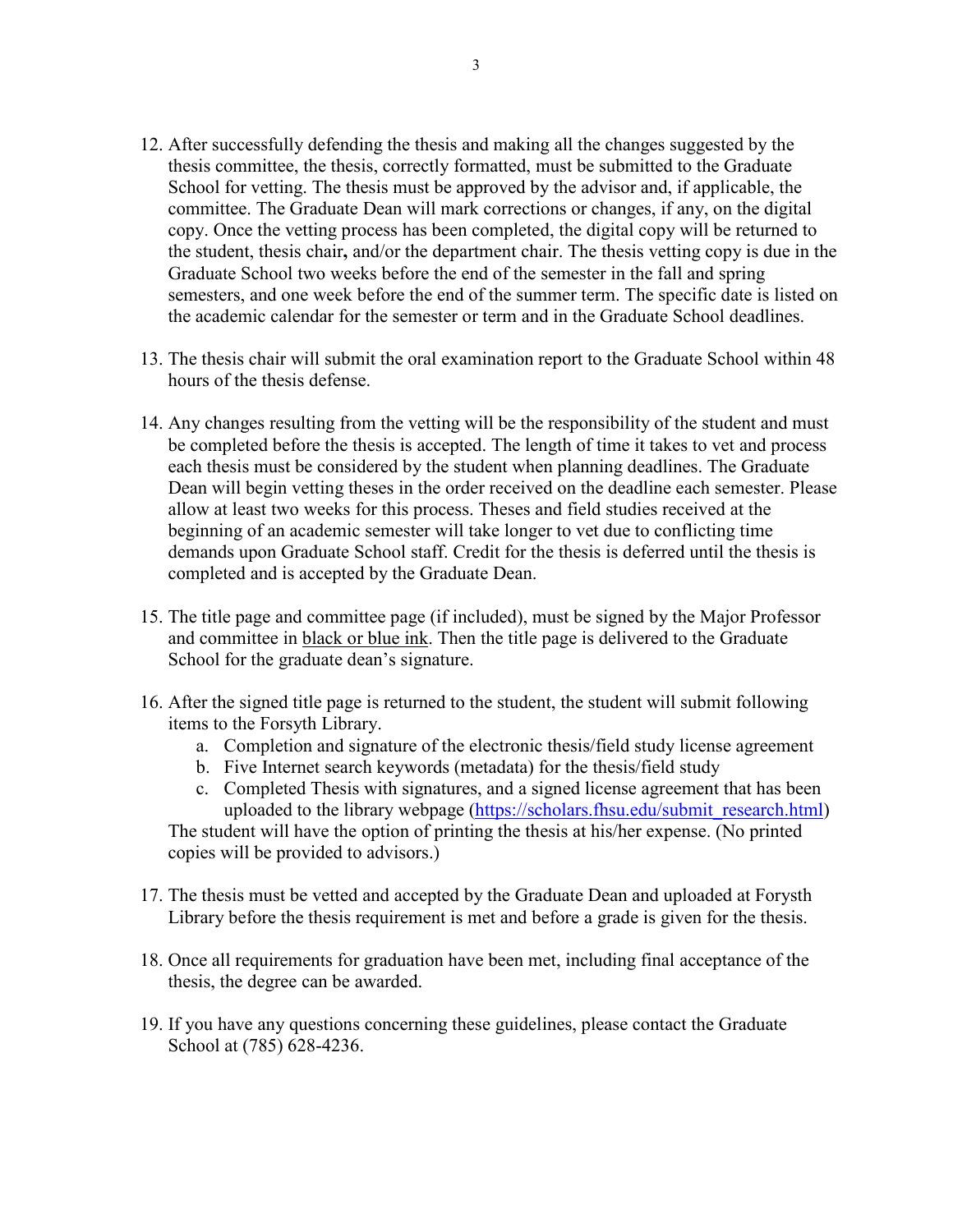#### **QUICK REFERENCE GUIDE FOR FORMATING A THESIS**

Font: Standard embedded font, such as Times New Roman, size 12, 11 or 10. Font style and size is consistent throughout the document. Use ALL CAPITAL LETTERS for the titles of all major headings, for example ABSTRACT, TABLE OF CONTENTS, LIST OF TABLES, CHAPTER HEADINGS, REFERENCES/BIOLIOGRAPHY and APPENDICES. Begin each heading at the top of a new page.

**Justification:** Left justification, except for title page which is centered.

**Line Spacing:** Double spacing throughout the thesis. In Word, under Paragraph set the *spacing* at *0 pt before* and *after*. Single spacing is acceptable for blocked quotations, footnotes, end notes, charts, graphs, and appendices.

**Margins:** 1 inch top, bottom, left and right. If a personal copy is to be bound, the left margin may be set at 1.5 inches.

**Title Page:** Page is centered vertically and horizontally. Use the template found on the webpage. The title is in all capital letters.

**Paragraph Indention:** Indent each new paragraph  $\frac{1}{2}$  inch.

|  | <b>Page Numbering:</b> |
|--|------------------------|
|  |                        |

| <b>Thesis Section</b>          | Page Number            | Page Number Margin       | Page Count          |
|--------------------------------|------------------------|--------------------------|---------------------|
|                                | Displayed              |                          |                     |
| Title Page and optional        | <b>None</b>            | None                     | No                  |
| Signature Page                 |                        |                          |                     |
| Initial Pages, through List of | Lowercase              | 1/2 inch from the bottom | Begin with i on the |
| Appendices (sections 1-8)      | Roman numerals,        |                          | Abstract page       |
|                                | (i, ii, iii, iv, etc.) |                          |                     |
| Thesis Body, beginning         | Arabic numerals        | 1/2 inch from the bottom | Begin with 1 on the |
| with the Introduction          | (1, 2, 3, 4, etc.)     |                          | Introductory page   |

#### **Order of Pages/Sections:**

- 1. Title Page
- 2. Optional Signature Page for Thesis Committee, if required by discipline
- 3. Abstract
- 4. Acknowledgements
- 5. Table of Contents, use dot leader tabs with a right tab set at the 1-inch page margin. Titles and page numbers must match
- 6. List of Tables, if tables are included. Must match the title on the Table
- 7. List of Figures, if figures are included. Must match the title on the Figure
- 8. List of Appendices. Must match the title on the Appendix
- 9. Introduction
- 10. Body of Thesis, begin each new heading on a new page
- 11. References, organized alphabetically
- 12. Appendix or Appendices, including IRB approval letter

These are suggested guidelines, the thesis should follow the author's disciplinary style.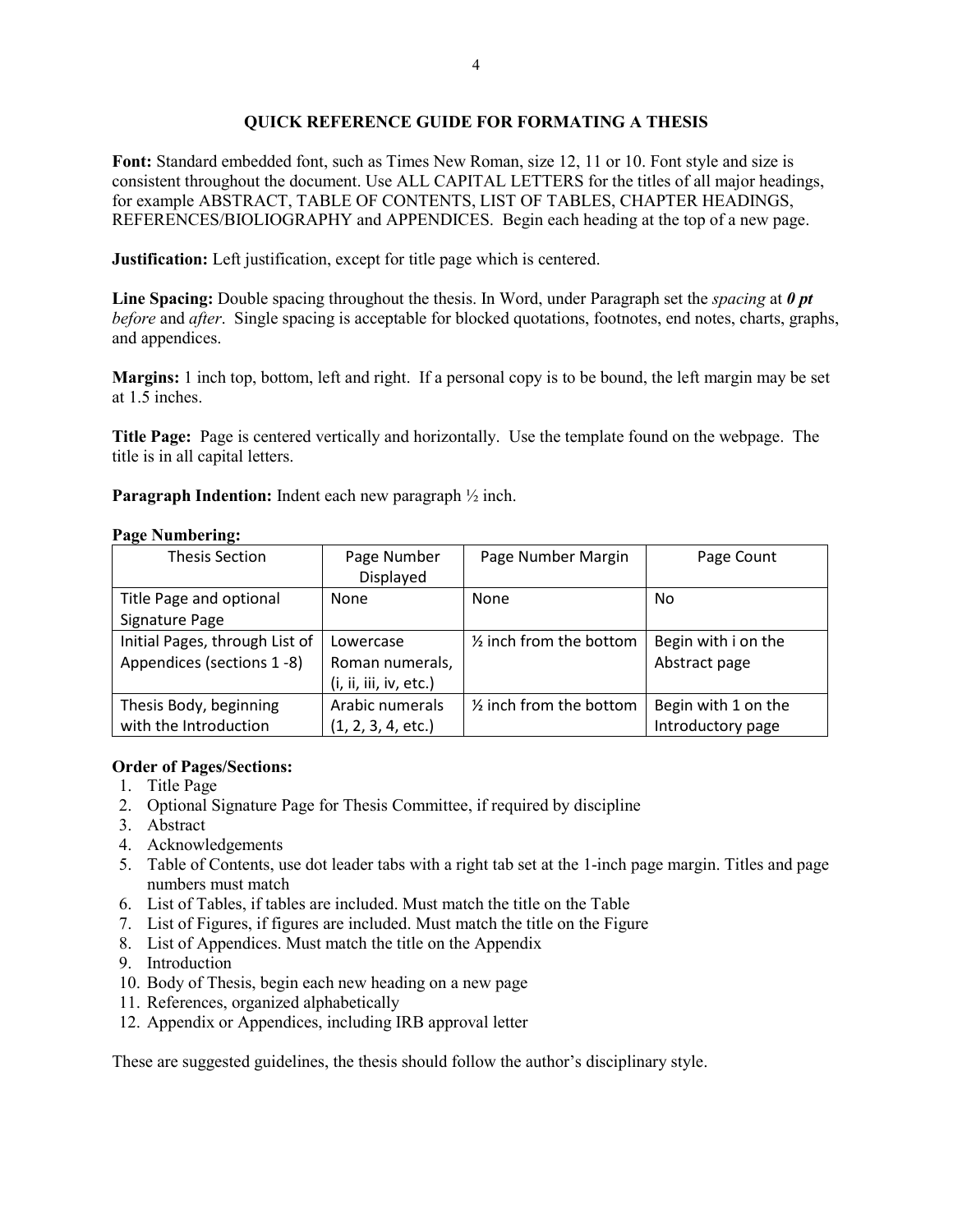### DIFFICULTIES MOST FREQUENTLY ENCOUNTERED DURING THESES VETTING

Suggestion: **Invest in your discipline's style manual and use it. It will be useful to you in your career. Also, get a good general style manual and use it - several are listed below. You might also visit the Writing Center at Fort Hays State University, Forsyth Library #20, (785) 628-4106.**

#### **The comments below are related to items that present frequent difficulties. Some comments may not be applicable to all theses because of differences in discipline style.**

- 1. Confusion in the use of *that*, *which*, *who*, and *what*. *That* clauses are restrictive and essential to the meaning of the sentence. *Which* clauses can be nonrestrictive and merely add information or a *which* clause can be restrictive and add meaning essential to the sentence. Most sources (APA specifically) reserve *which* for nonrestrictive clauses and set these clauses off by commas. *That* clauses are not set off by commas.
- 2. *That* refers to animals, things, and is used to introduce restrictive clauses. *Which* refers to lower animals, things, and ideas and is used to introduce nonrestrictive clauses. *Who* (and *whose*, *whom*, *whoever*, *whomever*) refers to persons.
- 3. Avoid word choices that imply bias against persons on the basis of gender, sexual orientation, racial or ethnic group, religion, disability, or age. Scientific writing should be free of implied or irrelevant evaluation of the group or groups being studied.
- 4. The word *data* is plural and needs a plural verb (e.g., The data *are* arranged in tabular form.).
- 5. Use the symbol for percent (%) only when it is preceded by a number. Be cautious in the use of the words, *percent* and *percentage*.
- 6. The pronoun *This/this* needs a referent (e.g., This *procedure* resulted in tremendous damage to the participant.) for clarity and precision in writing, especially if there is a complicated sentence directly before *This/this*.
- 7. Use of *its* and *it's*. *Its* is possessive, and *it's* is a contraction of it is.
- 8. "By being consistent in the use of verb tenses, you can help ensure smooth expression. Past tense (e.g., "Smith *showed*") or present perfect tense (e.g., "researchers *have shown*") is appropriate for the literature review and the description of the procedure if the discussion is of past events. Stay within the chosen tense. Use past tense (e.g., "anxiety *decreased*  significantly") to describe the results. Use the present tense (e.g., "the results of Experiment 2 *indicate*") to discuss the results and to present the conclusions." (*APA Manual*, p. 33)
- 9. In general, use figures to express numbers 10 and above and words to express numbers below 10.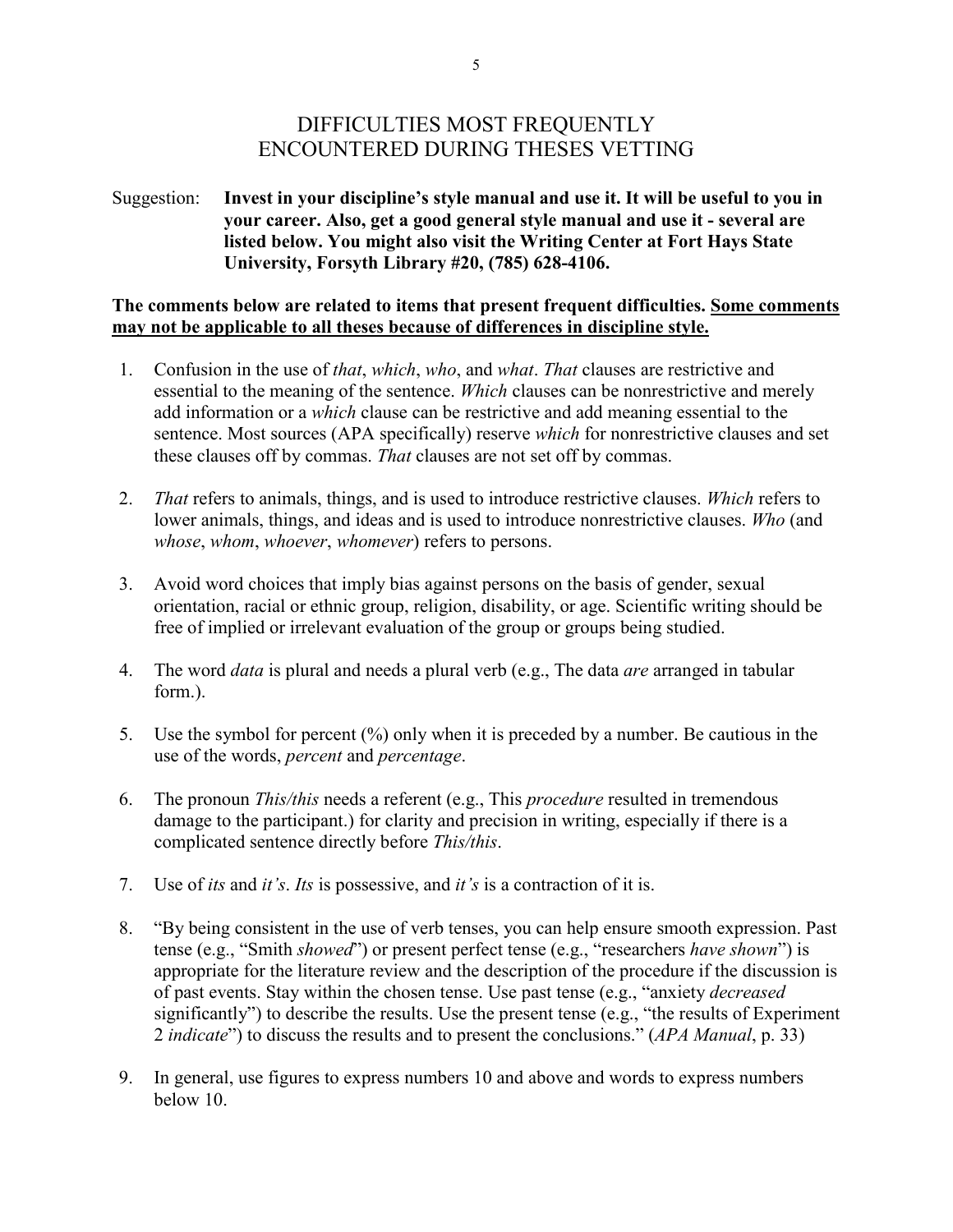- 10. The headings in the Table of Contents, including wording, punctuation, font, style, etc., should match exactly the headings in the text. The page numbers should also match.
- 11. In the Table of Contents, List of Tables, etc., the numbers on the right-hand side of the page should be right justified (i.e., line up on the right).
- 12. The order of the authors' names in reference citations in the text should match exactly the name citations in the References. In multiple author citations, do not change the order of authors' names.
- 13. The dates and the spelling of all authors' names in the text and in the References should be identical.
- 14. All authors should be listed the first time (with exceptions noted in your style manual) they are mentioned, and then, Author et al. (Notice the lack of a comma after the *First Author*, the lack of a period after *et*, the period after *al*., and that *et al.* is not italicized) in subsequent citations. If *et al.* is used outside of parentheses, there is no comma before the date [e.g., Smith et al. (1989)], if *et al.* is used inside of parentheses, there is a comma before the date [e.g., (Smith et al., 1989)].
- 15. Quotations should be exactly as stated in the source, even if incorrect ([*sic*] can be used immediately after an error in a quotation). The author, year, and specific page number(s) should be provided, along with a complete citation in the reference list.
- 16. Place a period or comma before rather than after closing quotation marks. Put other punctuation marks outside quotation marks unless they are part of the quoted material.
- 17. Use a comma between elements, and before *and* and *or* in a series of three or more items.
- 18. Use an *&* within parentheses and use *and* outside of parentheses (for APA Style only).
- 19. Using a spell checker is obvious, but make sure the correct words are being used in a sentence (e.g., affect vs. effect).
- 20. Use the proper tense, and do not change tense randomly.
- 21. The general convention is that a page does not end or begin with one typed line. These lines are sometimes called orphans and widows.
- 22. When reporting statistics, use the convention of your discipline's style manual.
- 23. Spell out all abbreviations the first time they are used followed by the abbreviations in parentheses [e.g. Minnesota Multiphasic Personality Inventory (MMPI)]. The abbreviation should be used throughout the manuscript after its first introduction.
- 24. In individual tables, the numbers in columns should line up on the decimal point.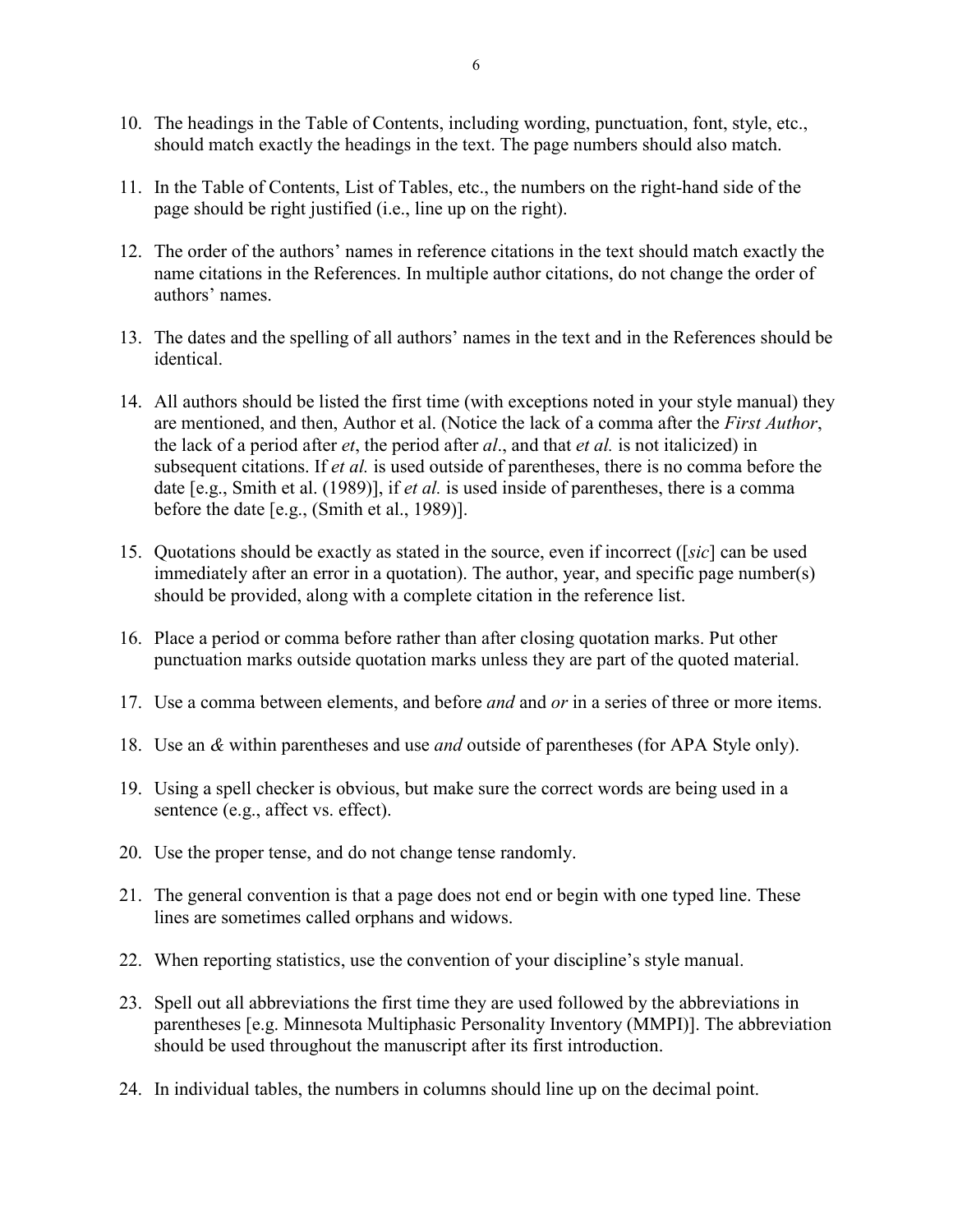25. Tables and figures should be referenced in the text, using the appropriate style for the discipline.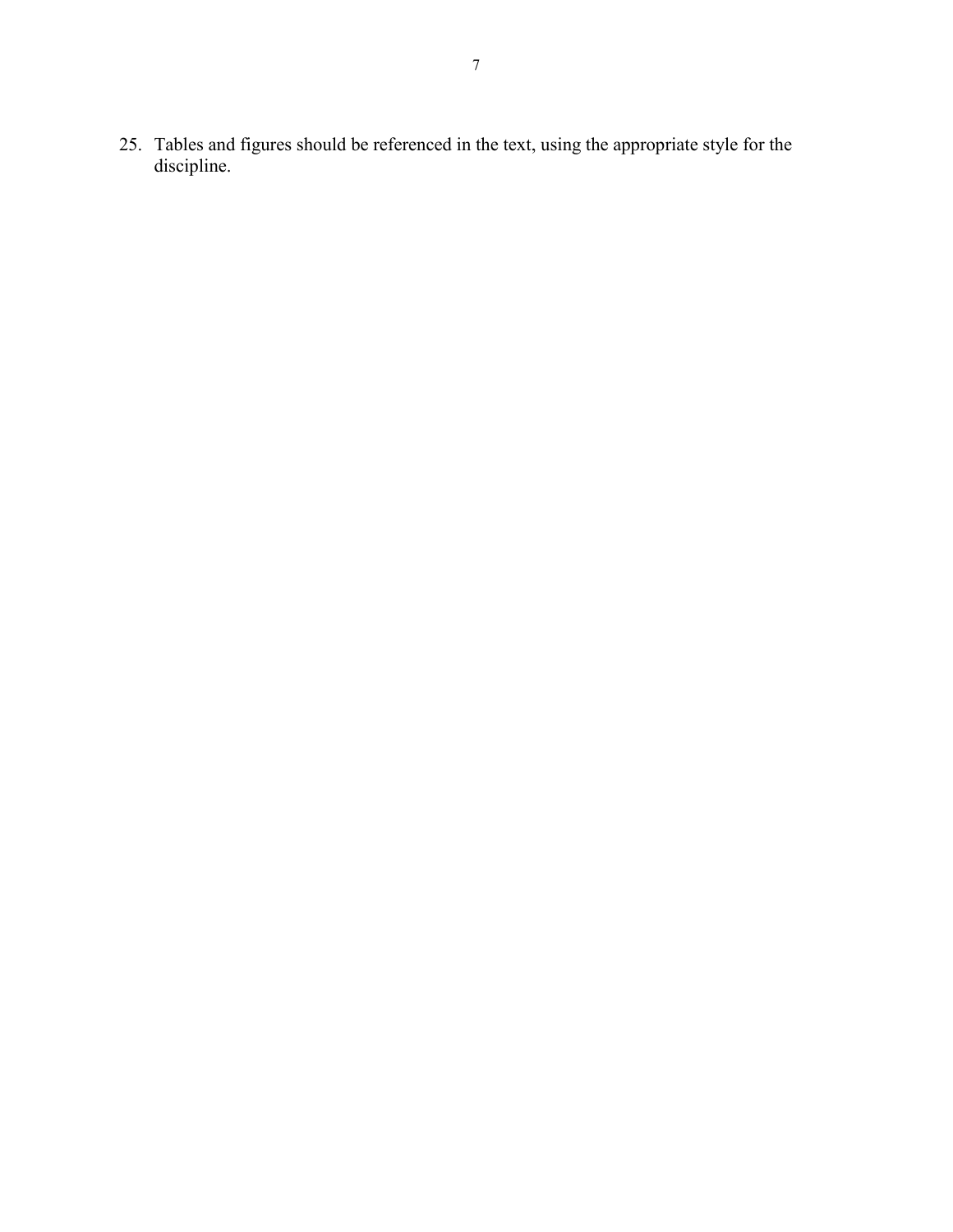### **INSTRUCTIONS FOR TABS, MARGINS, PAGE NUMBERING IN MS WORD (2010)**

**Tabs with Dot Leaders** (TABLE OF CONTENTS, LIST OF TABLES, LIST OF FIGURES, LIST OF APPENDICES)

- On the Ribbon, click Paragraph dialog box
- Click Tabs at the bottom
	- o Clear all tabs
	- o Set tab stop position at 6"
	- o Set right tab in alignment
	- o Select leader 2, click Set
	- o Set a left tab stop at .5" if you need to indent a sub heading (Leader 1. None) and click Set
	- o Click OK

### **Setting Margins to 1 inch**

- Click Page Layout tab, located at the top of the screen
- Click Margins
- Select Normal

### **Page Numbering**

- Select Insert tab, located at the top of the screen
	- o Click Page Number
- Select Position (Bottom) and choose which format to use (Plain Number 2 for center)
- Then select Format Page Number (Choose Roman or Arabic)
- To change the page numbers to Arabic begin a new section by
	- o Select Page Layout
	- o Click Breaks
	- o Select Next Page, under Section Break
	- o Disable Links between section by clicking Link To Previous to disable it—in the document
	- o Repeat page number procedure selecting Arabic Number Format and then Start at 1
- To make changes to Page Numbering go to the Footer, by selecting Insert tab on the Ribbon and then select Footer.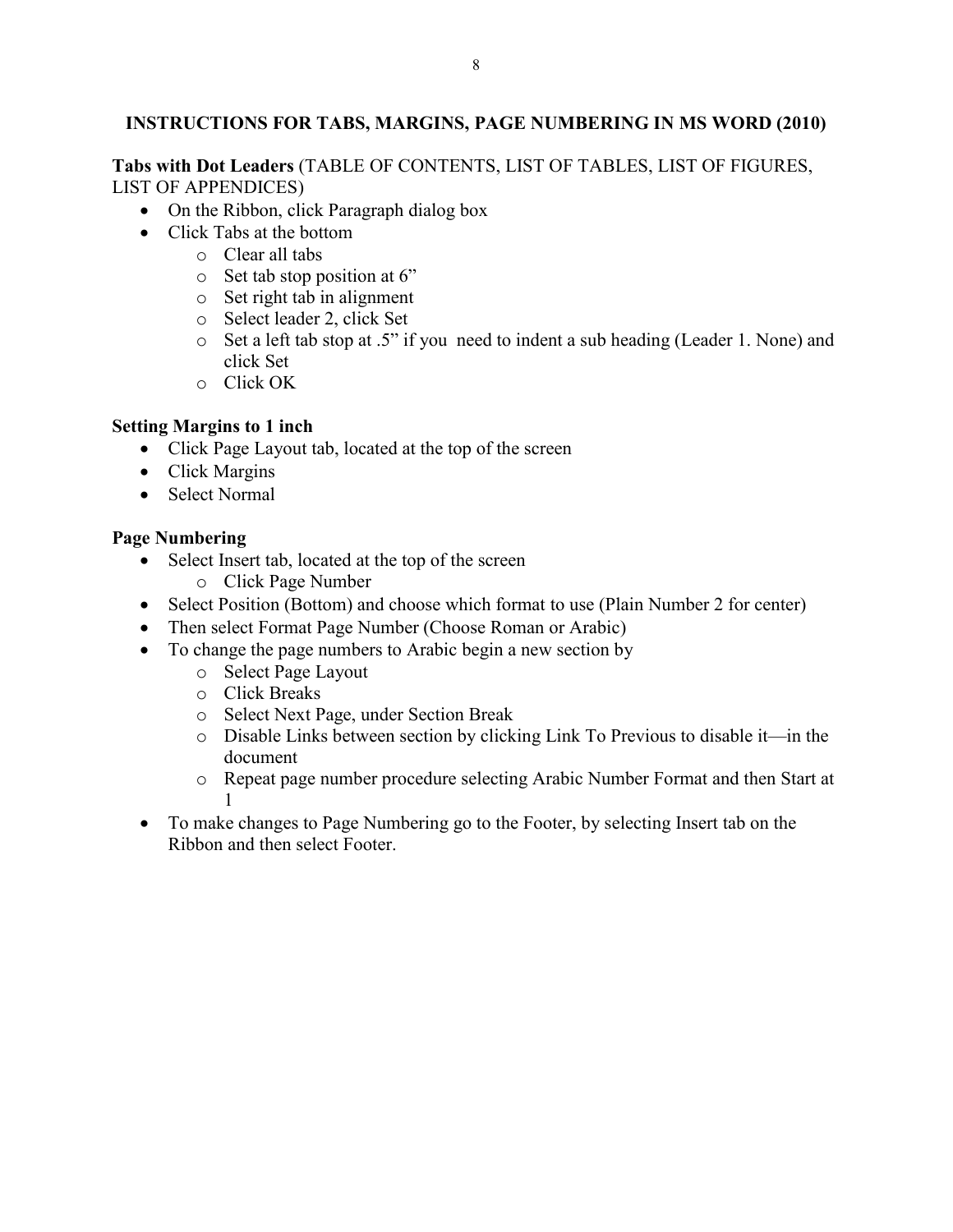|               | 1 1/2" to 2.0" Even Top and Bottom Margins          |
|---------------|-----------------------------------------------------|
|               | FAMILY STRUCTURE, FAMILY HAPPINESS, SELF            |
|               | CONCEPT, AND ACADEMIC ACHIEVEMENT                   |
|               | IN MIDDLE CLASS FAMILIES                            |
|               |                                                     |
|               | Title should be<br><b>Inverted</b><br>Pyramid style |
|               | A Thesis Presented to the Graduate Faculty          |
|               | of Fort Hays State University in                    |
|               | Partial Fulfillment of the Requirements for         |
|               | the Degree of Master of Science                     |
|               | <b>Center text</b><br>between margins<br>by         |
|               | Alex Smith                                          |
|               | B.S., Fort Hays State University                    |
|               | Approved                                            |
|               | Major Professor                                     |
| $1"$ Left     | Approved                                            |
| <b>Margin</b> | Dean of the Graduate School                         |
|               |                                                     |
|               | 1 1/2" to 2.0" Even Top and Bottom Margins          |

*1*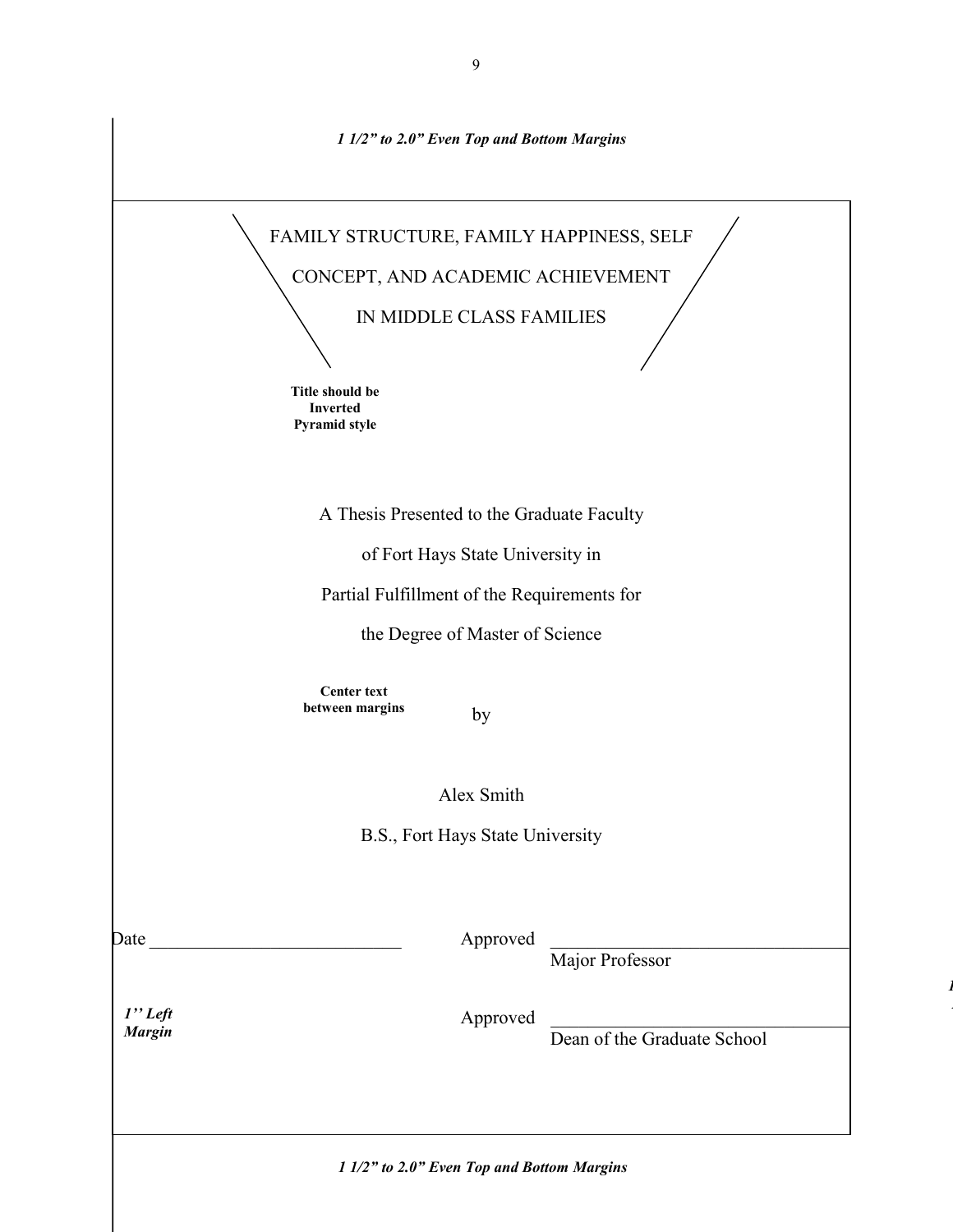#### ABSTRACT

In previous studies regarding betrayal, the primary focus has been on motivations behind the betrayal, the effect of the betrayal on the relationship, and individual differences in betrayal. However, there seems to be little research regarding the different ways in which people cope with betrayal along with the effectiveness of those strategies. Recent studies performed by Rupp (1999) and Hickel (2000) examined the effectiveness of different coping strategies by utilizing a model for the resolution of unfinished business. This model, proposed by Greenberg and Foerster (1996), was based on a task analysis that examined the processes individuals actually used to perform specified tasks and resolve unfinished business during therapy.

Rupp (1999) and Hickel (2000) obtained similar results regarding the model for the resolution of unfinished business. Both concluded that the model has potential for identifying effective ways of coping with betrayal outside of psychotherapy contexts.

In addition to the use of the model for the resolution of unfinished business, Hickel (2000) examined the areas of coping with loss and making sense of and finding benefit in betrayals, processes that were not specified by the model, as ways of coping with betrayal. Her findings suggested that these strategies may assist in coping with betrayal. Although both Rupp (1999) and Hickel's (2000) findings contribute to the knowledge about how people cope with betrayal, they involve certain limitations. Both

studies explore how persons cope with betrayal, however they are constrained by preconceptions based on the model of unfinished business, or ideas based on bereavement literature. An additional constraining factor is included in Rupp's (1999) study.

10

i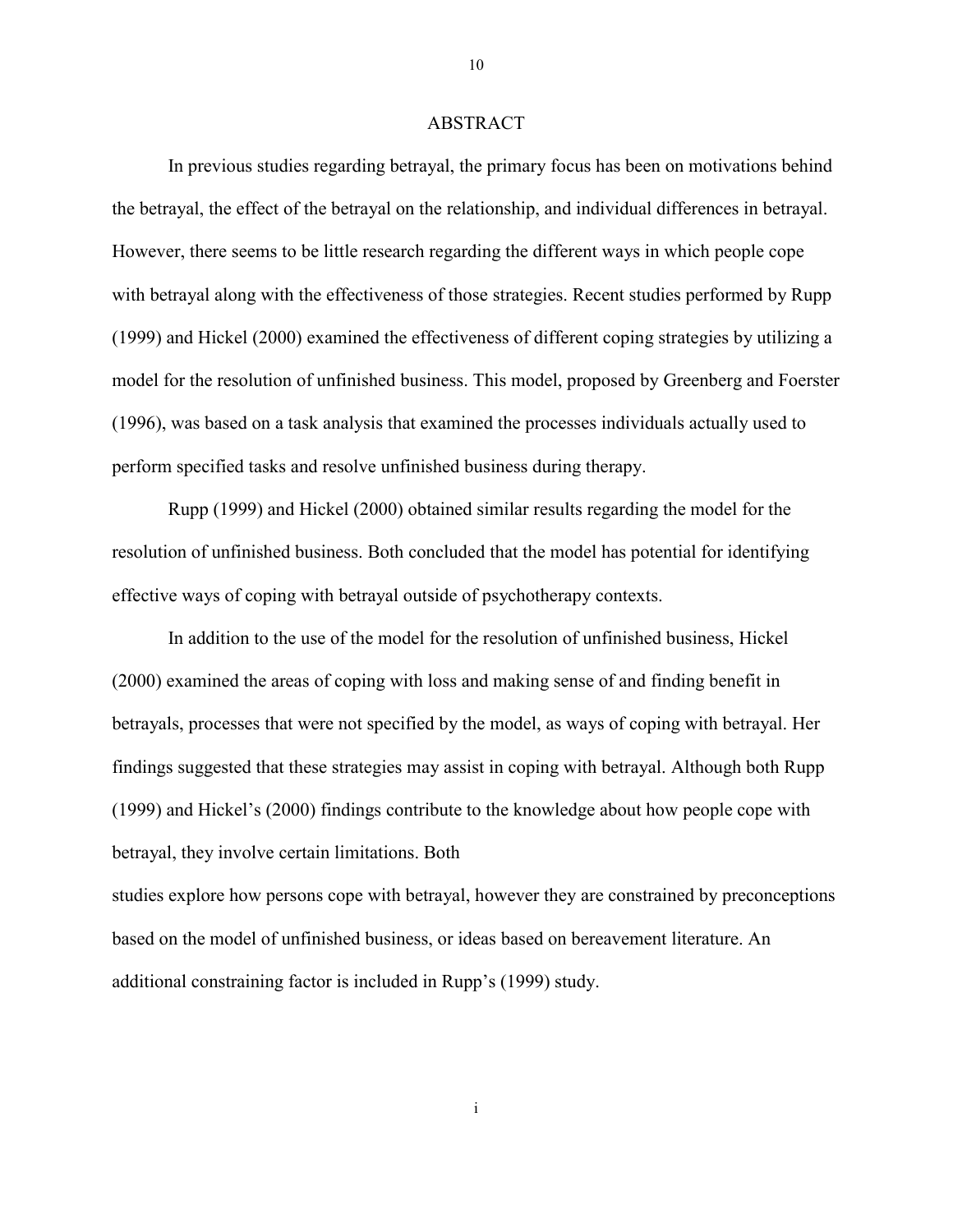#### ACKNOWLEDGMENTS

This thesis was made possible through the help, advice and support of many individuals. A very special thanks to Dr. Robert Smith, my advisor, who had the expertise to guide me through many difficult situations. Thanks also to the members of my graduate committee, Dr. Ann Jones, Dr. Daniel Evans, and Dr. Chris Henderson, for reviewing my thesis and making recommendations along the way.

Also, thanks to my parents, John and Eleanor, and my brother, Ron, for always being there for me. You will never know how much I appreciate your love and support!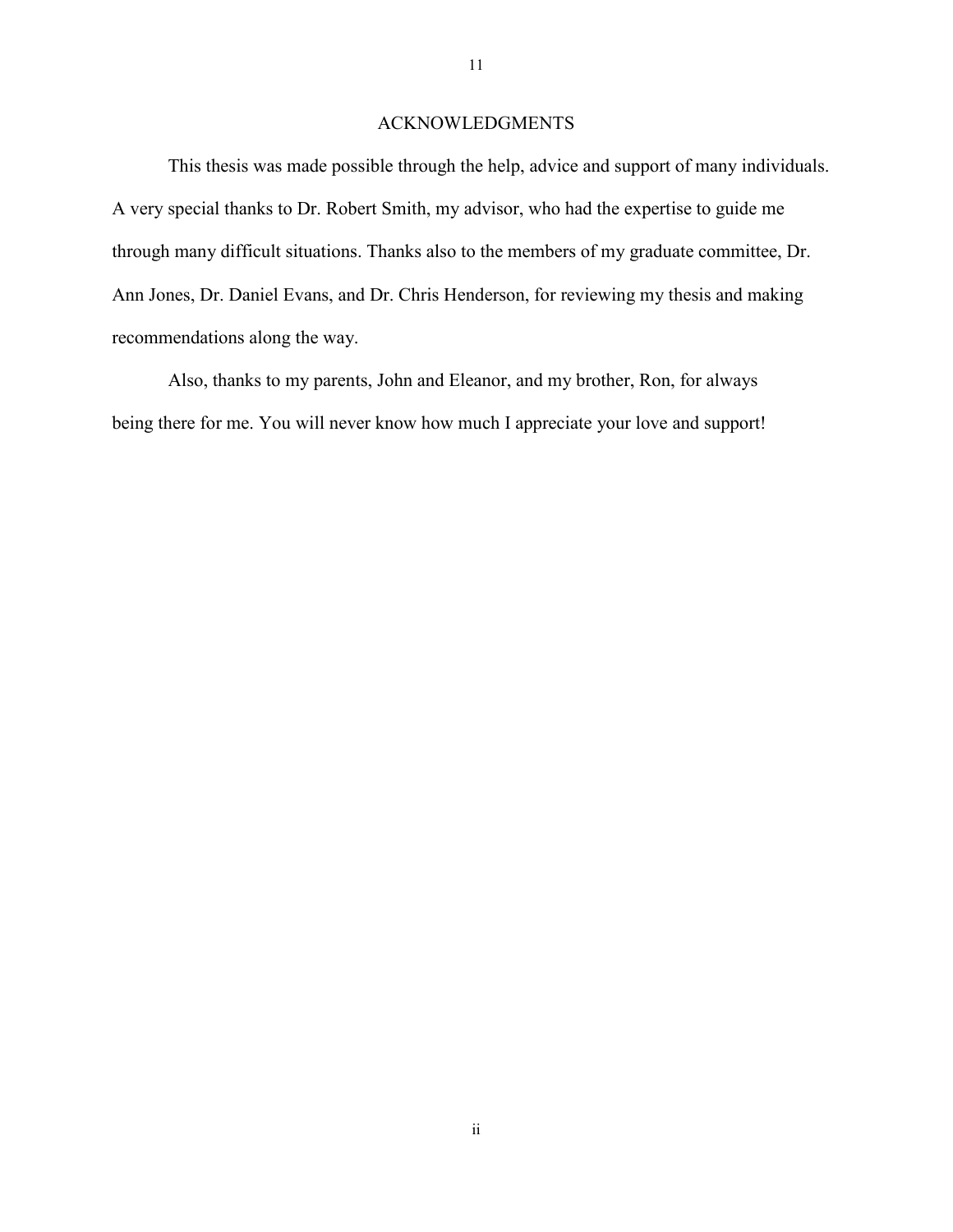### TABLE OF CONTENTS

 $12 \,$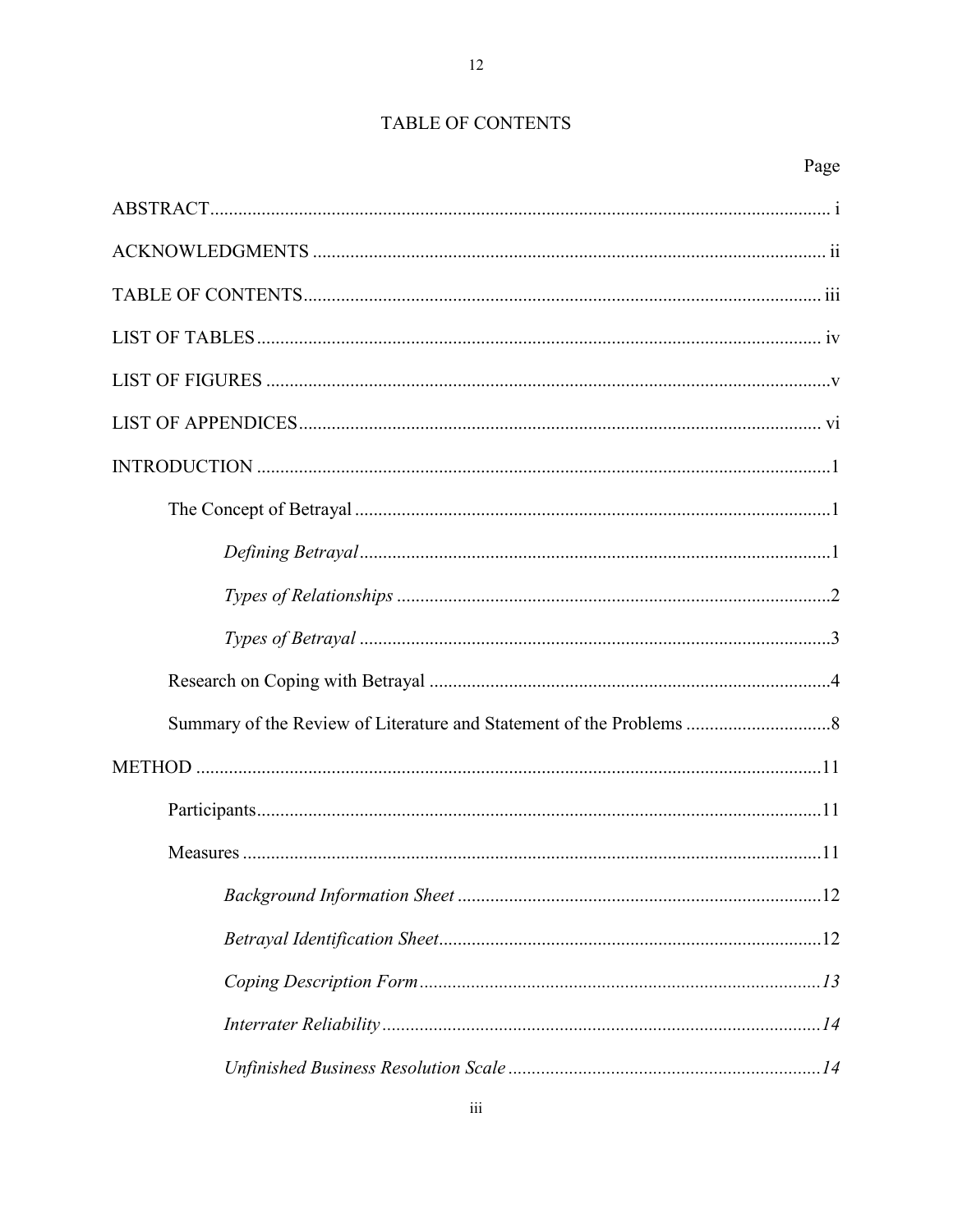### LIST OF TABLES

13

| Table          |                                                                         | Page |
|----------------|-------------------------------------------------------------------------|------|
| $\mathbf{1}$   | Percent of Usage of Coping Strategies and Percent of Participants Using |      |
|                |                                                                         |      |
| $\mathcal{D}$  |                                                                         |      |
| $\mathfrak{Z}$ |                                                                         |      |
| $\overline{4}$ |                                                                         |      |

# NOTE:

\*Double space the LIST OF TABLES.

\*Table titles should be typed exactly as they are typed above or below each table.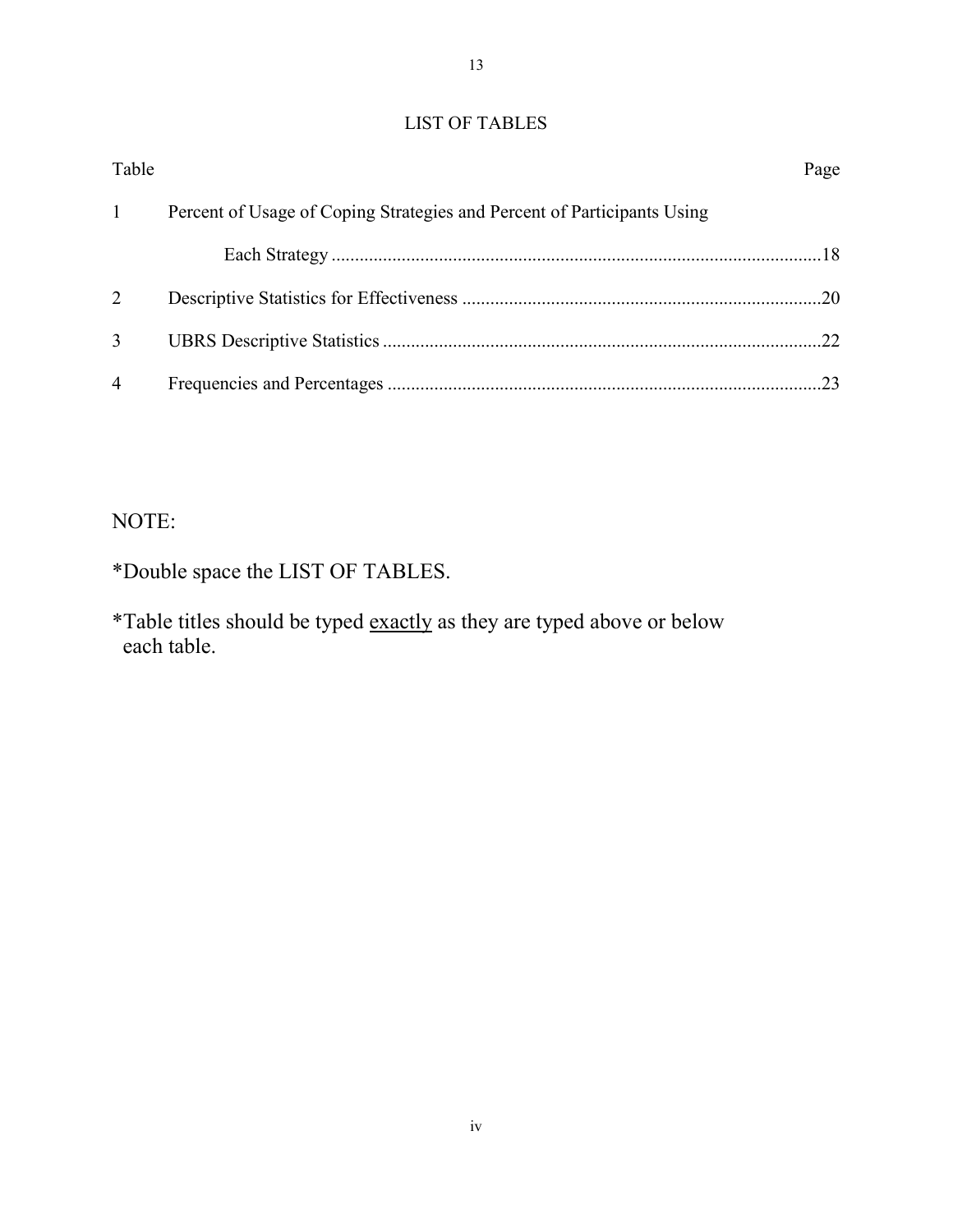### LIST OF FIGURES

| Figure         | Page |
|----------------|------|
|                |      |
| $\overline{2}$ |      |
| 3              |      |
| $\overline{4}$ |      |
|                |      |

# NOTE:

- \* Double space the LIST OF FIGURES.
- \*Figure titles should be typed exactly as they are typed above or below each figure.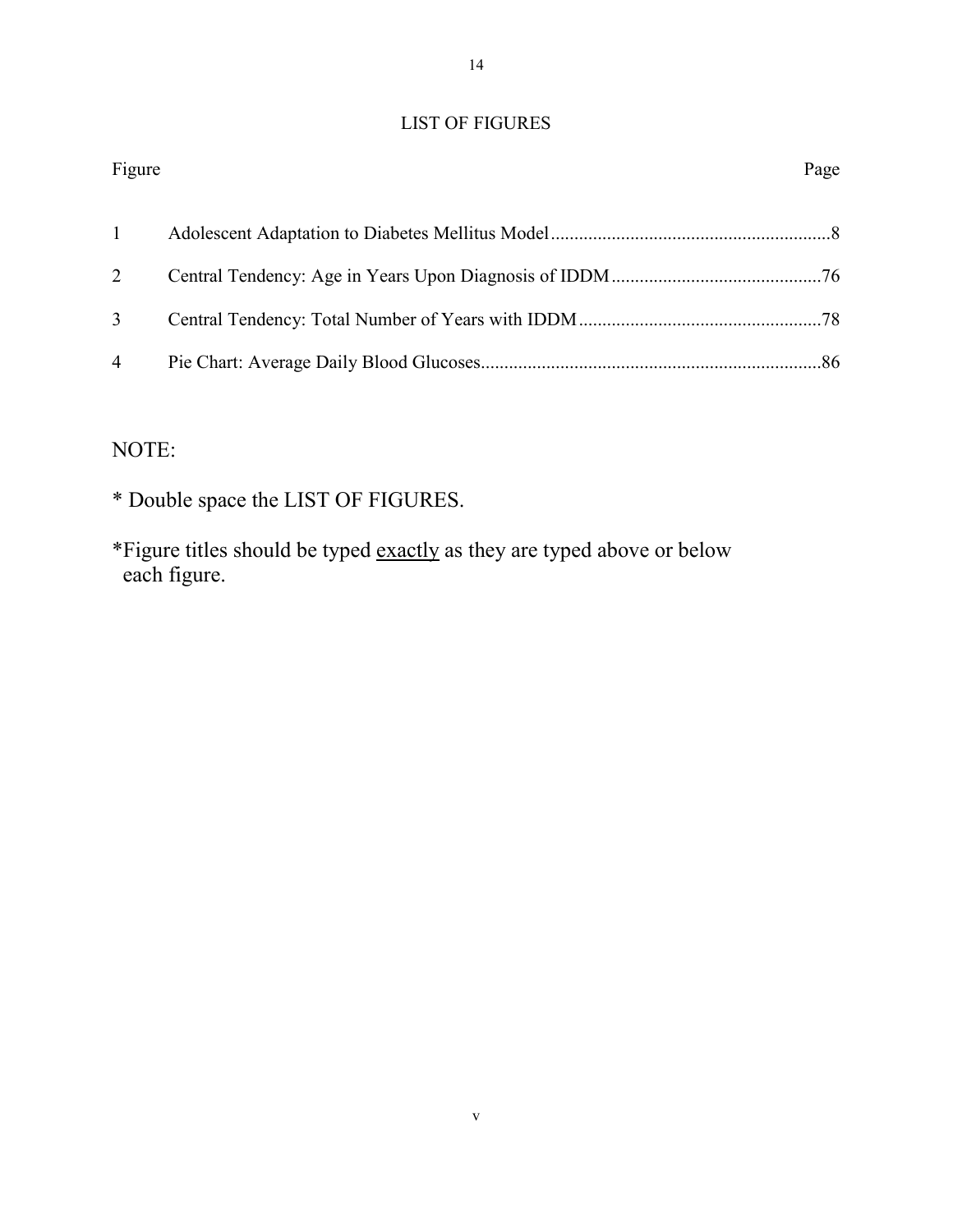### **LIST OF APPENDICES**

| Appendix      |  | Page |
|---------------|--|------|
| $\mathbf{A}$  |  |      |
| B             |  |      |
| $\mathcal{C}$ |  |      |
| D             |  |      |
| E             |  |      |
| $\mathbf{F}$  |  |      |
| G             |  |      |
| H             |  |      |
| $\mathbf{I}$  |  |      |
| J             |  |      |
| K             |  |      |

# NOTE:

\*Double space the LIST OF APPENDICES.

\*Appendix titles should be typed exactly as they are typed on Appendix pages.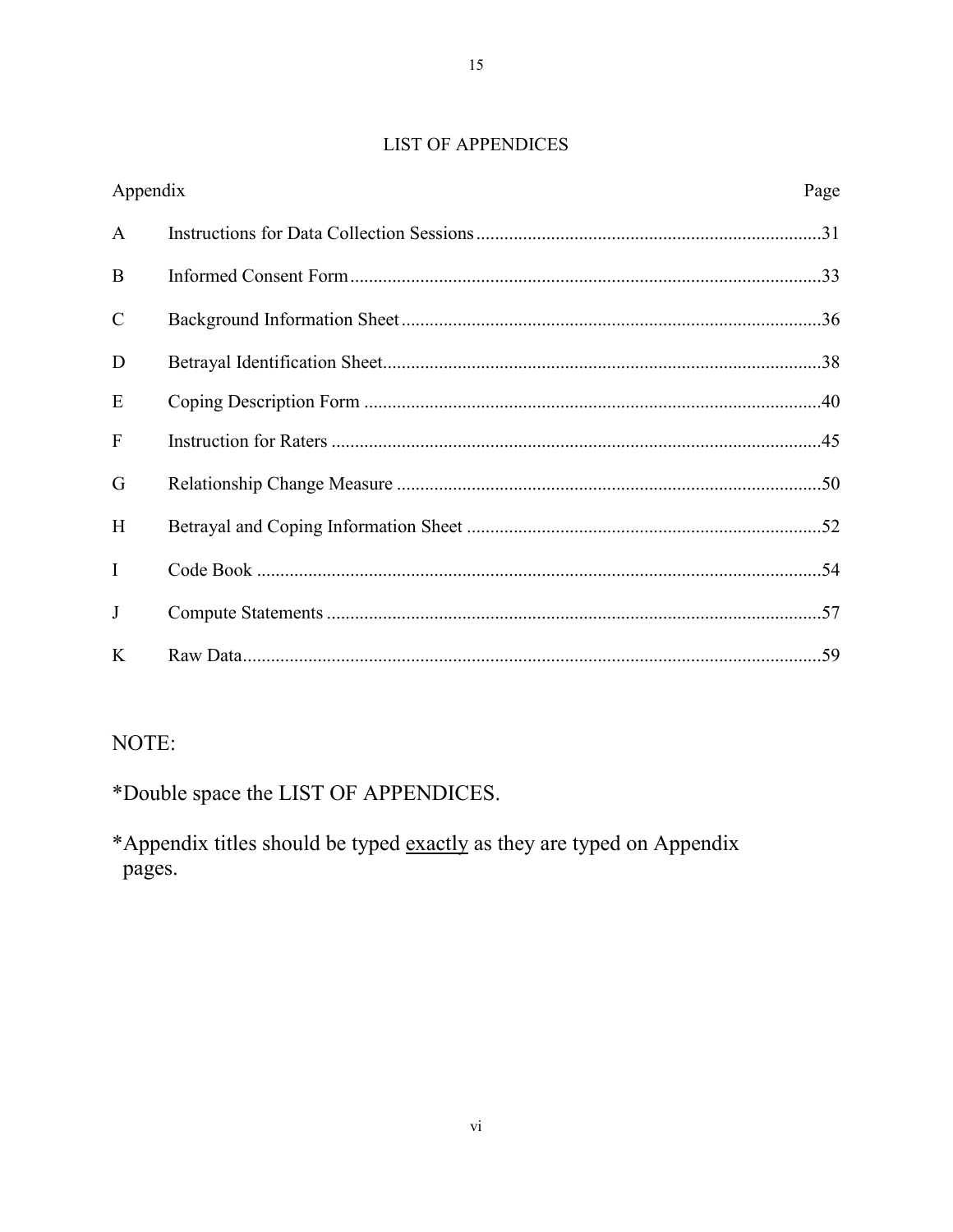#### INTRODUCTION

Jones and Burdette (1994) note that "half of one's most important current relationships involve betrayal, while virtually everyone has betrayed and been betrayed at some point in life" (p. 260). On a similar note, Jones, Couch, and Scott (1997) state that "betrayal is fairly commonplace and is most likely to occur in one's most important relationships" (p. 480). Even though betrayal seems to be fairly commonplace, the research on it has only just begun (Jones & Burdette, 1994).

There appears to be little research aimed at identifying various ways in which people cope with betrayal, despite its frequent occurrence. Therefore, the purpose of the present study was to examine the various ways in which people cope with betrayal. This chapter provides a background for the description of the method of the study by considering several aspects of the concept of betrayal and by reviewing the research pertaining to coping with betrayal.

#### The Concept of Betrayal

#### *Defining Betrayal*

Of the several definitions of betrayal that exist in the literature, the current study uses a definition proposed by Jones et al. (1997). According to Jones et al. (1997), betrayal is any violation of trust and allegiance that occurs within the context of established and ongoing relationships. Couch, Jones, and Moore (1999) have recently considered betrayal in similar terms. Couch et al. (1999) describe betrayal as a serious violation of trust and commitment containing two essential features. First, a relational partner commits a harmful act that hurts the victim in one way or another, and second, the behavior in question is committed by someone whom the victim trusted.

16

1